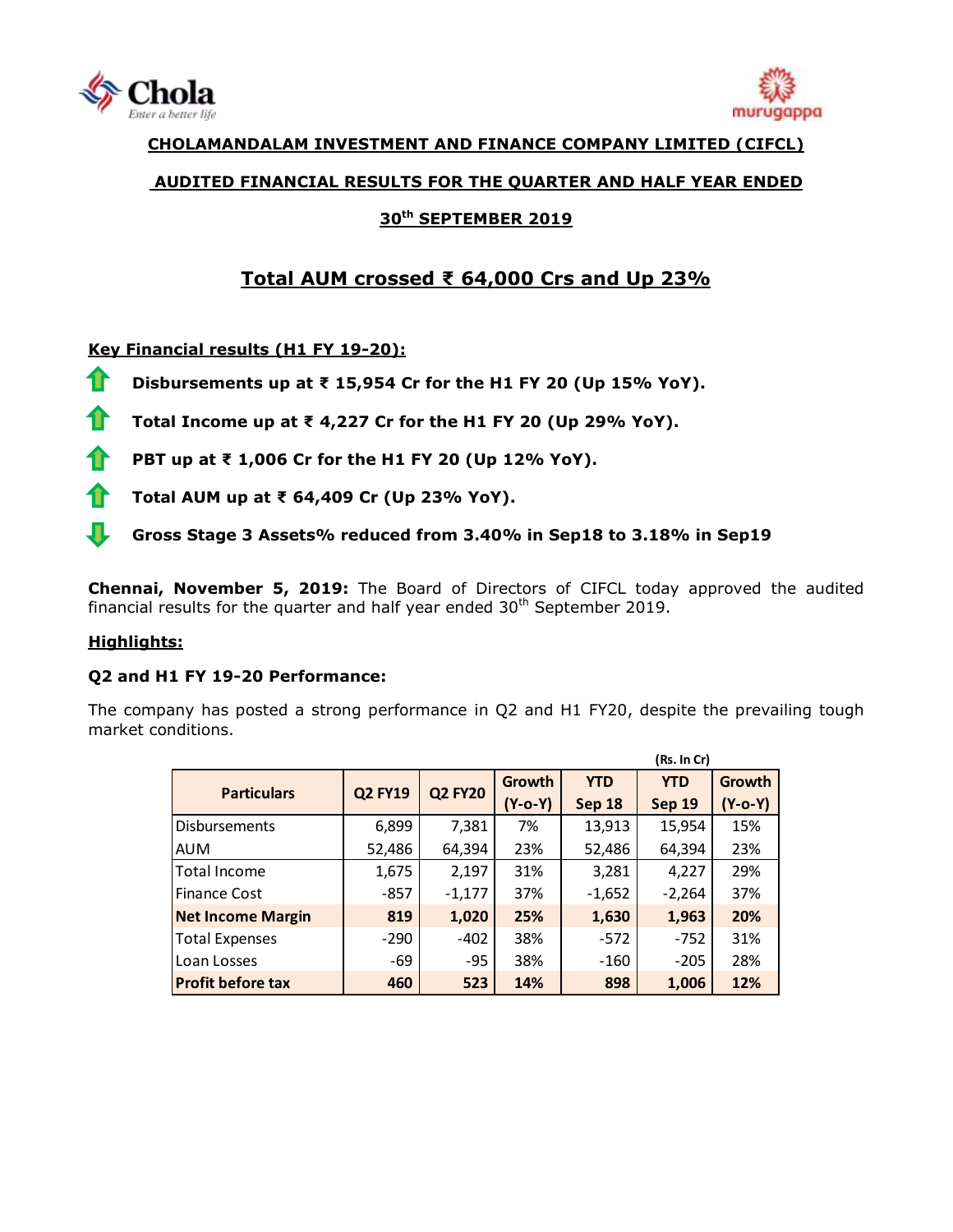



## **Performance Highlights:**

- Aggregate disbursements for half year were at ₹15,954 Cr against ₹13,913 Cr in the previous half year of FY 19, registering a growth of 15%. The disbursements for the quarter ended September 19 were at ₹ 7,381 Cr as against ₹ 6,899 Cr for the quarter ended September 18, registering a growth of 7%.
- Vehicle Finance (VF) business has clocked a volume of ₹ 12,736 Cr for the period ended September 2019 as against ₹ 11,323 Cr in the previous year, reporting a growth of 12%. The same numbers for the quarter ended September 19 were at ₹5,796 Cr as against ₹5609 Cr for the quarter ended September 18, registering the growth of 3%. The slow-down in VF disbursement can be explained by the stagnation in the industry volumes during this quarter.
- Home Equity (HE) business disbursed ₹ 2,165 Cr as against ₹ 1,849 Cr for period ended September 2018, marking a growth of 17% Y-o-Y. Disbursements for the quarter ended September 2019 were at ₹ 1,064 Cr as against ₹ 910 Cr for the quarter ended September 18 registering a growth of 17%.
- AUM grew by 23% at ₹ 64,409 Cr in H1 FY20 as compared to ₹ 52,486 Cr in H1 FY19.
- Vehicle Finance (VF) AUM grew by 24% to ₹ 43,901 Cr in H1 FY20 as against ₹ 35,507 Cr in H1 FY19.
- Home Equity (HE) AUM grew by 17% to ₹ 12,612 Cr in H1 FY20 as against ₹ 10,742 Cr in H1 FY19.
- Profits before Tax (PBT) for the half year ended September 2019 were at  $\bar{\tau}$  1,006 Cr as against ₹ 898 Cr last year registering a growth of 12%. For the quarter ended September 19, the PBT was at ₹ 523 Cr as against ₹ 460 Cr for the quarter ended September 18, registering the growth of 14%.
- The PBT-ROTA for H1 FY20 is at 3.4% and ROE for H1 FY 20 is at 19%
- Our Branch presence increased to 1029 Branches in H1 FY20.

#### **Asset Quality**

Notwithstanding the tight market conditions, CIFCL continues to demonstrate strong asset quality and has been able to reduce the Stage 3 receivables from 3.40% in Sep'18 to 3.18% in Sep'19 (under IND AS) with a provision coverage of 34.4%. As per the traditional IGAAP approach too, the GNPA levels have reduced from 2.95% in Sep'18 to 2.75% in Sep'19 with a provision coverage of 43.1%.

#### **Capital Adequacy:**

The Capital Adequacy Ratio (CAR) of the company as on 30<sup>th</sup> September 2019, was at 17.09% as against the regulatory requirement of 15%.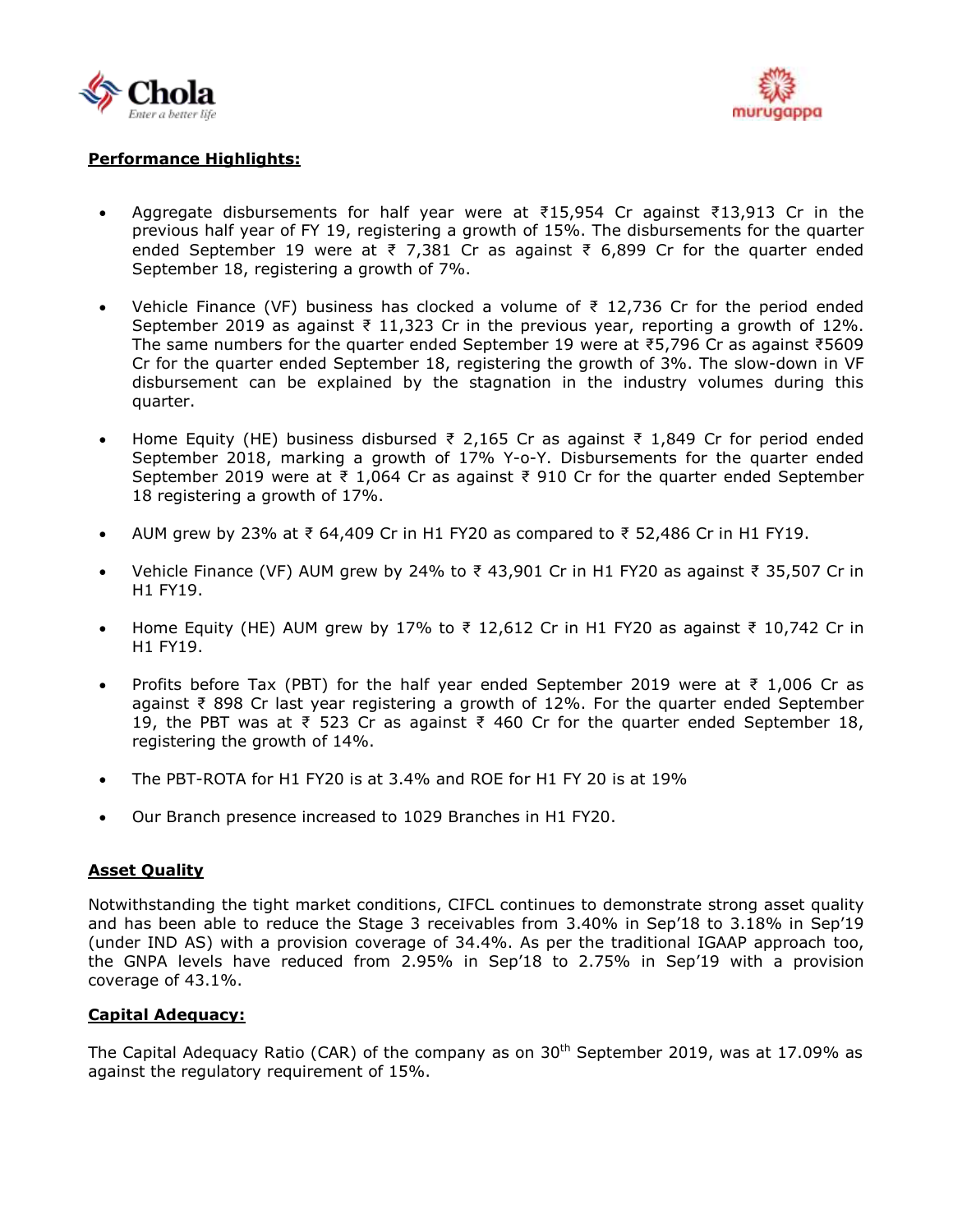



## **Changes in Tax Rates:**

Pursuant to the Taxation Laws (Amendment) Ordinance 2019, promulgated on 20th September 2019, the Company intends to exercise the option permitted u/s 115BAA of the Income Tax Act, 1961 to compute income tax at the revised rate (i.e. 25.17%) from current financial year and accordingly has re-measured the current/deferred tax and the consequential effect has been fully recorded in the current period. Additional income tax expense of ₹ 80.21 Cr and ₹ 126.73 Cr has been recognized for the quarter and half year ended September 30,2019 respectively.

#### **Executive Director's Comments:**

Commenting on the results, Arun Alagappan, Executive Director, stated "In Q2 of FY 20, we were able to register a growth of 7% in our disbursements over Q2 of FY 19, in spite of the severe

slowdown in the market. The growth in AUM was over 20%. In Vehicle Finance, since there was slow down in commercial vehicle space, we increased our focus on the refinance and passenger vehicle segments to sustain our growth momentum. With recent government announcements as well as slew of festive season offers, we hope the volumes improve in the next few months. In the Home Equity and the Home Loan businesses we were able to deliver steady growth and we are positive on the business outlook for the rest of the year."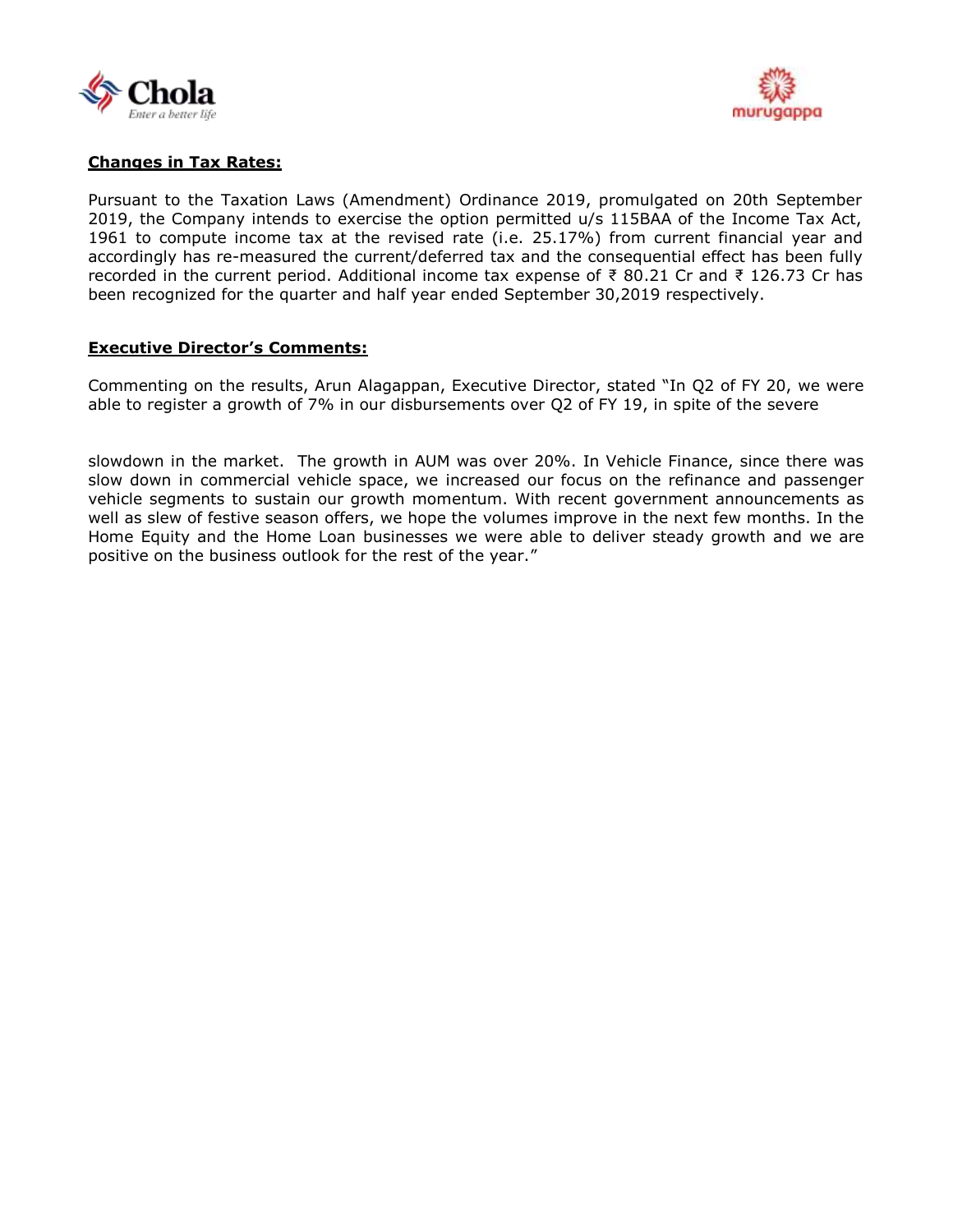



# **PRESS RELEASE**

The Board of Cholamandalam appoints Mr. Arun Alagappan as the Managing Director of the Company

The Board of Directors of Cholamandalam Investment and Finance Company Limited (CIFCL) at their meeting held today approved the appointment of Mr. Arun Alagappan as the Managing Director of the Company for a period of five years effective 15<sup>th</sup> November 2019.

Mr Arun Alagappan, started his career with GE Capital Services India and after two years of stint there, joined the Murugappa Group in the year 1999. He had earlier served in the various businesses of the Murugappa Group viz., Parryware part of EID Parry India Limited, Tube Products of India and TI Cycles, both part of Tube Investments of India Limited before joining Cholamandalam Investment and Finance Company Limited as Executive Director on the 19th of August 2017. During his tenure the Assets Under Management of CIFCL grew from Rs.37,450 crores to Rs.64,000 crores and profit before tax grew from Rs.634 crores YTD Sep 2017 to Rs.1,006 crores YTD Sep 2019.